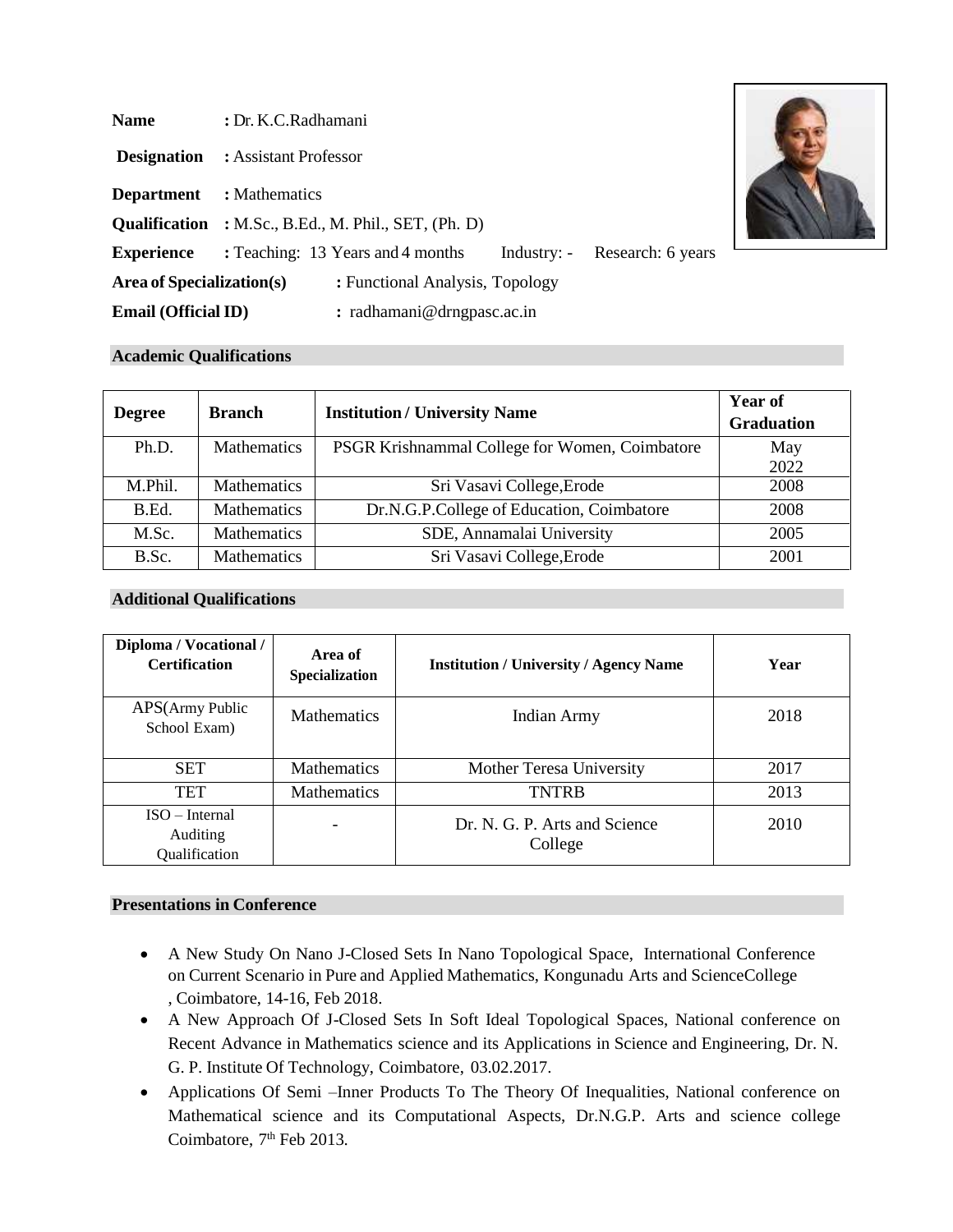#### **Participation in Conference**

## *International***:**

• International conference on Mathematical science and its Applications, Dr.N.G.P. Arts and Science College, Coimbatore,  $11<sup>th</sup>$  Aug 2014 and  $12<sup>th</sup>$  Aug, 2014.

### **National:**

- National Workshop on Manuscript and Power Point Presentation with LaTeX, Kumaraguru College of Technology, Coimbatore on 3rd Feb, 2018.
- National Conference on Emerging Trends in Topology and Applications of Analysis, KonguArts and Science College, Erode, on  $10^{th}$  Feb, 2017.

#### **Participation in Seminars**

- STATE LEVEL SEMINAR ON COMPETENCY BASED TEACHER EDUCATION FOR QUALITY SCHOOL EDUCATION, Dr.N.G.P.College of Education, Coimbatore, 10<sup>th</sup> Jan, 2010.
- STATE LEVEL SEMINAR ON MODERN TRENDS IN MATHEMATICAL SCIENCES, Dr.N.G.P. Arts and Science college, Coimbatore, 5<sup>th</sup> Mar, 2010.
- STATE LEVEL SEMINAR ON NEW CURRICULAR FRAMEWORK IN SECONDARY EDUCATION – ISSUES & CHALLENGES, Dr.N.G.P.College of Education, Coimbatore, 9<sup>th</sup> Jan, 2011.

#### **Participation in Workshop**

- QUALITY RESEARCH ENHANCEMENT INITIATIVE, Scholarly Publication, Citation, Impact Factor, Plagiarism and Reference Management Tools for Research on 02.02.2019.
- MISSION 10X WORKSHOP, Dr. Mahalingam College of Engineering and Technology, Pollachi, Coimbatore, from  $14<sup>th</sup>$  June,  $2011$  to  $18<sup>th</sup>$  June,  $2011$ .

#### **Participation in Faculty Development Programme**

- Enhancing Teaching and Creating an Effective Learning Process in the Contemporary Era, Hindusthan College of Arts And Science, Coimbatore from 22.09.2021 to 28.09.2021.
- One week International FDP on Research Excellence and Academic Development, Sri Ramakrishna College of Arts and Science, Coimbatore from 01.09.2021 to 08.09.2021.
- Digital Teaching Methods in Higher Education, Hindusthan College of Arts And Science, Coimbatore from 23.08.2021 to 28.08.2021.
- Experimental Teaching Corporate Cognizance, Sri Ramakrishna College of Arts and Science, Coimbatore from 09.08.2021 to 13.08.2021.
- Quality Initiatives in Higher Education, one week online FDP ,Consortium of Colleges from 13.04.2020 to 20.04.2020.
- RECENT ADVANCES IN MATHEMATICS, Dr. N. G. P. Arts and Science College, Coimbatore on 03.06.2019 and 04.06.2019.
- ALGEBRA AND ANALYSIS, PSGR Krishnammal College for Women, Coimbatore on 28.09.2018 and 29.09.2018.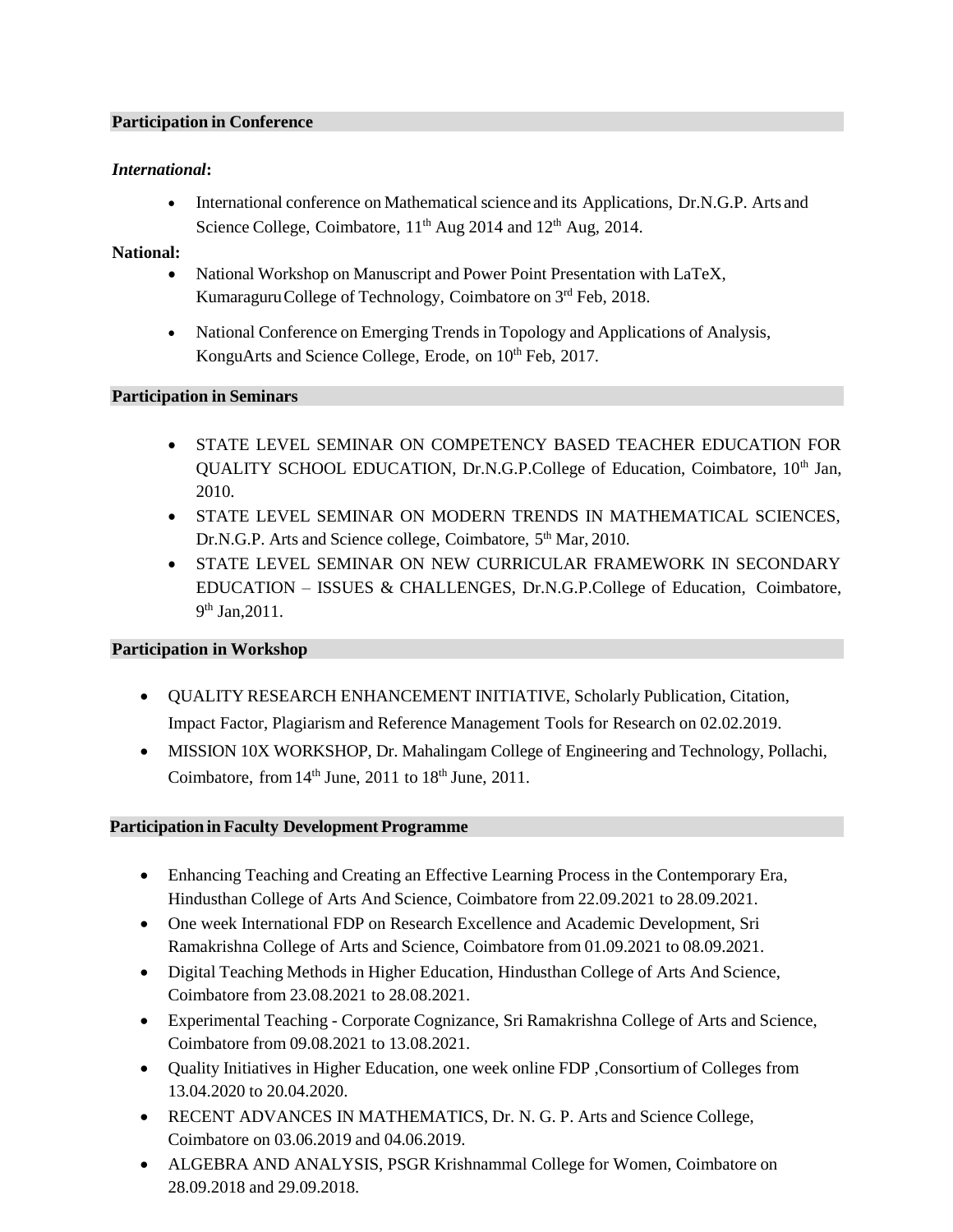- LINEAR ALGEBRA AND ITS APPLICATIONS, Dr. N. G. P. Institute of Technology, Coimbatore on 28.07.2018.
- SHIFTING PARADIGM: IMPROVING MENTOR COMPETENCIES TO MATCH PRESENT-DAY ACADEMIC PRIORITIES, Dr. N. G. P. Institute of Technology, Coimbatore on 28-12- 2016.
- 19TH ISTE TN&P SECTION ANNUAL CONVECTION FOR FACULTY MEMBERS OF ENEINEERING COLLEGES-2016, Dr. N. G. P. Institute of Technology, Coimbatore on 2- 12-2016 and3-12-2016.
- FACULTY DEVELOPMENT PROGRAM ON PROBABILITY, RANDOM PROCESSES AND QUEUEING THEORY, Kumaraguru College of Technology, Coimbatore from 4.01.2012 to 10- 01-2012.
- TEACHER SURPASSES: REINVENTING CLASSROOM DYNAMICS-TOWARDS ENHANCING LEARNER AUTONOMY, Dr.N.G.P.Institute of Technology, Coimbatore on  $22<sup>nd</sup>$  July,  $2011$ .

## **Publications**

- 1. Radhamani. K. C and Sasikala. D, A real time application neutrosophic nano soft topology, *TWMS Journal of Applied and Engineering Mathematics* (Accepted) (**Scopus indexed**).
- 2. Radhamani. K. C and Sasikala. D, Neutrosophic j-closed sets in Neutrosophic topological spaces, *Neutrosophic Sets and Systems* (Accepted) (**Scopus indexed**).
- 3. Sasikala. D and Radhamani K. C, Nano gj-compactness and nano gj-connectedness on nano topological spaces, *Poincare Journal of Analysis and Applications*, 8(1),  $(2021), 273 - 279.$
- 4. Sasikala. D and Radhamani K. C, A Contemporary approach on neutrosophic nano topological spaces, *Neutrosophic Sets and Systems*, 32, (2020), 435 – 443. (**Scopus indexed**).
- 5. Sasikala. D and Radhamani. K. C, A Recent work on nano j-closed sets in nano topological spaces, *Journal of Advanced Research in Dynamical & Control Systems*, 12(02), (2020), 460 – 466. (**Scopus indexed**).
- 6. Sasikala. D and Radhamani. K. C, Application of nano topology in finding main factors for non pregnancy, *Journal of Applied Science and Computations*, 6 (3), (2019), 147 – 151. (**UGC approved**).